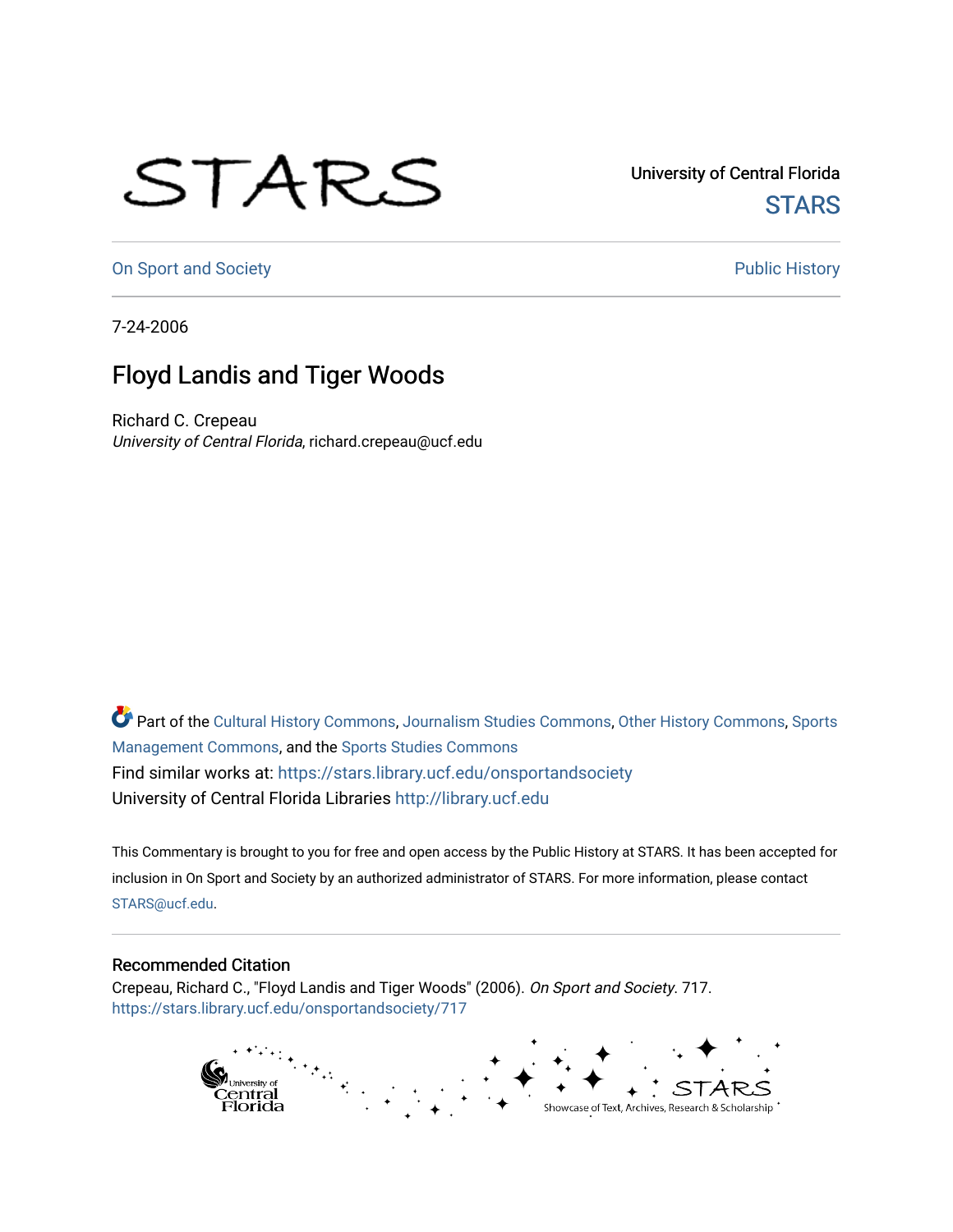## SPORT AND SOCIETY FOR H-ARETE Floyd Landis and Tiger Woods JULY 24, 2006

Victory in sport is often no more than the application of skills by an athlete at an extremely high level of efficiency. This is true at nearly all levels of any game. However, in highly competitive situations little things often make a major difference in the outcome. At the elite levels of sport there is a very fine line between victory and defeat, and between flawless and flawed performances. Any intrusion into the concentration of the athlete can be a distraction of major consequence.

In fact, the ability of the elite athlete to concentrate on the task at hand, to be completely focused or locked in, is one of the major differences between these athletes and ordinary mortals. Anyone who has played any game or sought to achieve a high level of performance at any task, knows that maintaining a high level of concentration is one of the most difficult things to achieve.

I mention all of this because if you watched the two major events that concluded Sunday in Europe, The Open and the Tour de France, it was concentration as much as anything that the winners were able to display along with their high skill levels.

If you were a candidate for hip replacement surgery, if you were having difficulty walking and found it painful to mount a bicycle, how likely would it be that you would be riding in the Tour de France, let alone winning it? Floyd Landis not only won this grueling three week event, but he won it with all the symptoms described here, and he won it after a total meltdown on Wednesday which seemingly took him out of contention.

In what is being termed one of the greatest performances in Tour history, Landis was able to resurrect his chances for victory on Thursday in a grueling ride through the Alps. Then on Saturday he took the yellow jersey for the last time, securing victory in the process. His ride down the Champs-Elysees on Sunday had to be sweet amidst the pain. It was also a tribute to his ability to concentrate through the pain and overcome all the other obstacles in his way.

On Sunday, at about the same time Landis was taking his ride down the legendary Paris boulevard, across the English Channel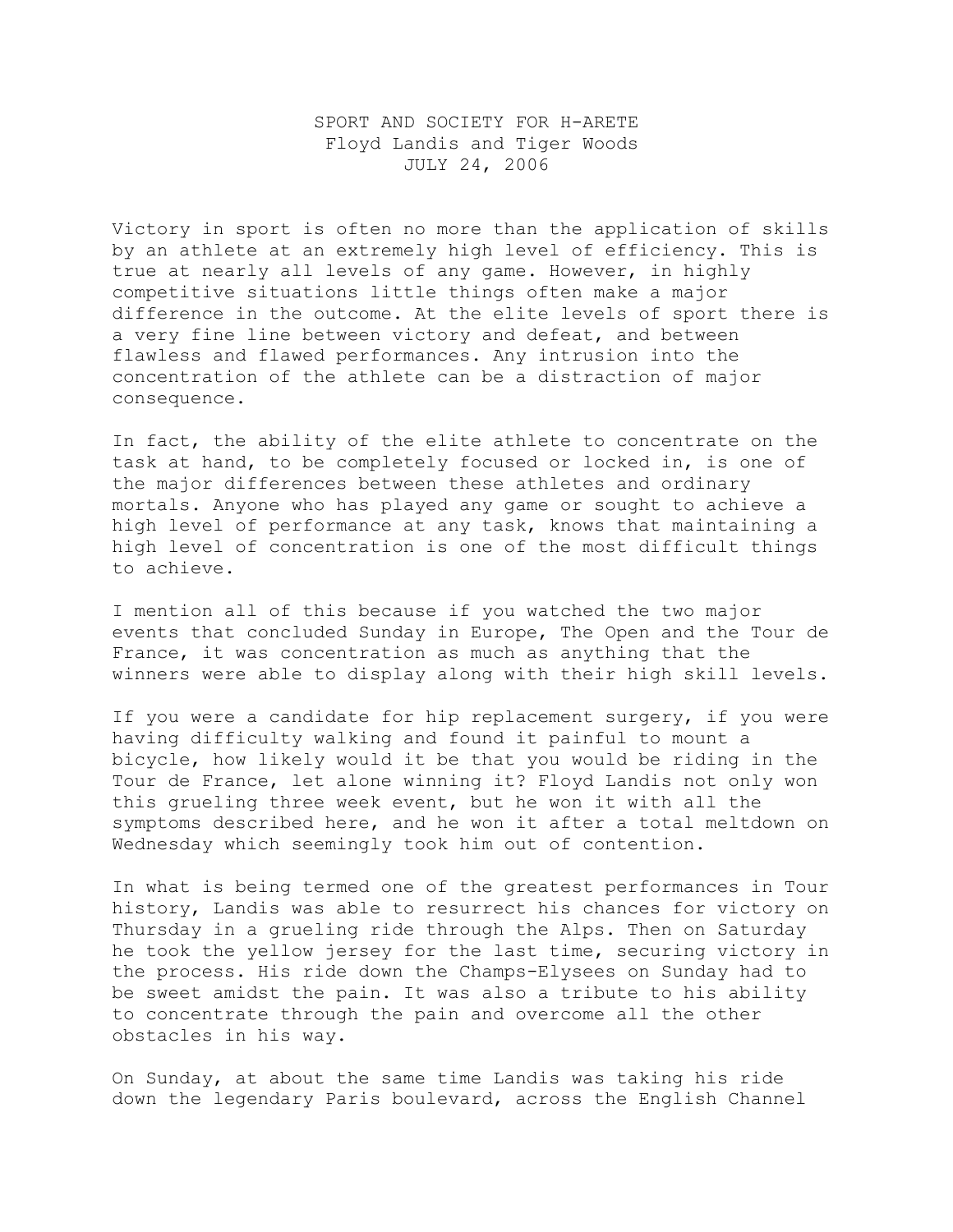near Liverpool, two golfers were experiencing very similar emotions as they played the final holes of The Open at Hoylake. Tiger Woods finished first and Chris DiMarco finished second in the 135th Open. It was Tiger's second consecutive Open Victory and his eleventh major championship.

What these two golfers shared on this day was the fact that they were both grieving the death of a parent: Woods his father, DiMarco his mother. Many of those watching this great match of skill and total concentration have been through this common and difficult human experience and have some idea of what was involved for both men.

Chris DiMarco, who is described as normally a very emotional golfer, played this final day with complete calm and concentration. The only emotion he displayed came on the fourteenth hole when he drained a fifty-foot putt to save par and keep the pressure on Woods. He talked earlier in the week about how he felt his mother's presence on the course, and the way he played on Sunday made you feel that DiMarco just might turn out to be a man of destiny.

In the end destiny was trumped by genius. Instead, DiMarco was a very good golfer playing at a very high level. All the old cliches can be applied here as DiMarco used the adversity he faced to increase his focus rather than lose his concentration. It was a remarkable performance.

The man DiMarco was chasing and nearly caught was dealing with the emotions he has carried with him since his father's death. Tiger Woods talked frequently on this weekend of his father, what it meant that his father was not at The Open, and what a central place Pops had played in his life, both on and off the golf course.

Watching Tiger Woods on the course, you would never know he was dealing with anything other than the next shot. It was vintage Tiger. Total and complete concentration broken only by the insistent cell phone photographers who seemed determine to break Woods, and at some points seemed very close to doing so.

Early on it seemed as if it was going to be a less tense day as Sergio Garcia, playing alongside Woods, folded on the front nine, and Ernie Els dropped back by five strokes early on the back side. Then, suddenly, there was DiMarco pulling to within one stroke when he birdied the 13th while Tiger was bogeying the